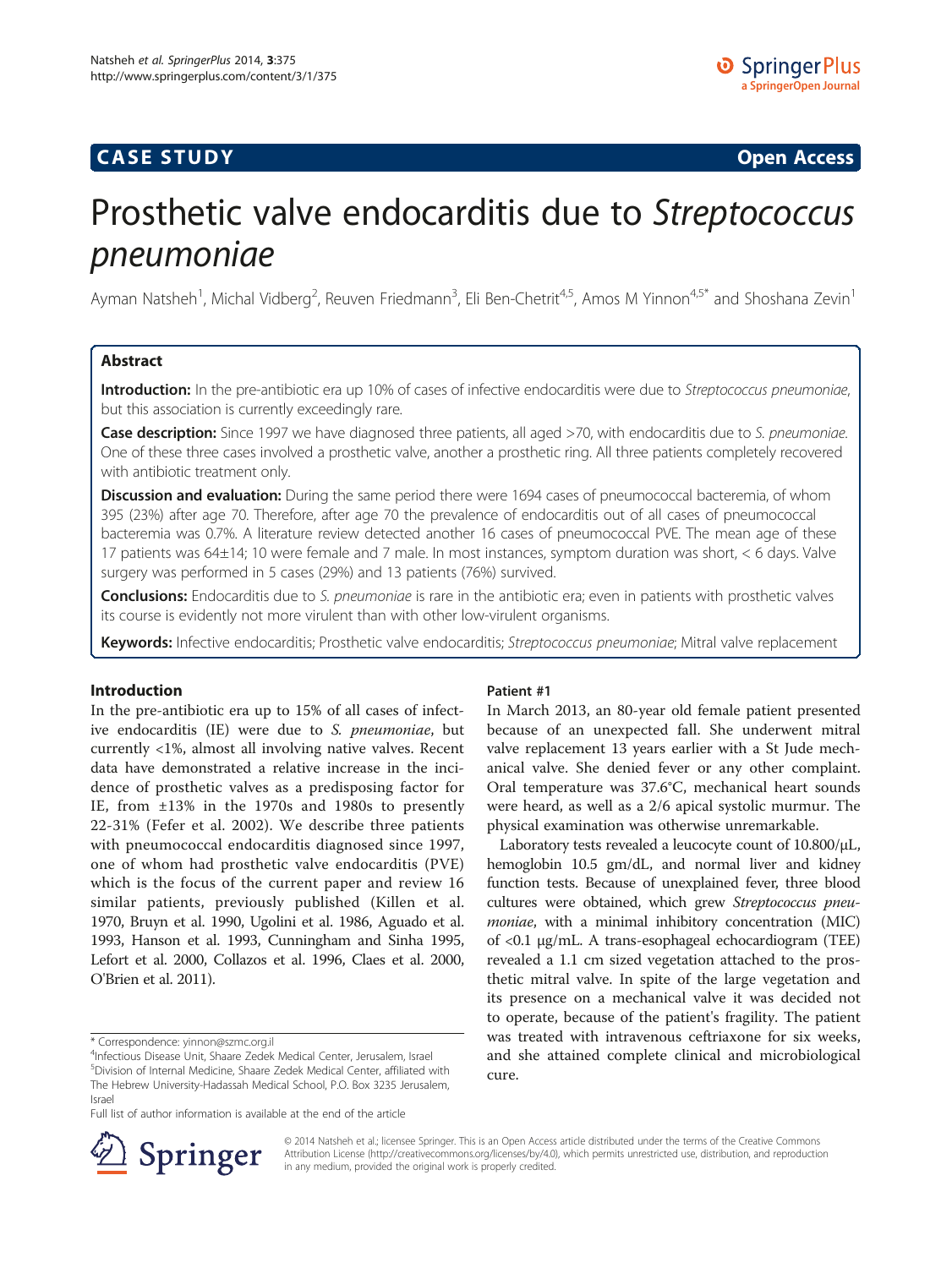#### Patient #2

In February 2006, an 81 year old fully alert woman was admitted because of swelling, erythema, local heat and pain in her left knee, which started several days after she fell. One year earlier she had undergone mitral valve repair because of severe mitral incompetence: after quadrangular resection annuloplasty was performed with a 30 mm ring. Physical examination revealed a temperature of 38°C, a 1/6 pan-systolic murmur at the apex, while the left knee was swollen, red and hot. The physical examination was otherwise unremarkable. The peripheral blood count was 9.400/μL, hemoglobin was 9.9 gm/dL and biochemistry was normal. Streptococcus pneumoniae was isolated from two blood cultures and from joint fluid; MIC was 0.02 μg/mL. The TEE demonstrated two vegetations < 1 cm in size attached to the posterior repaired mitral valve and ring. The patient received a six weeks course of ceftriaxone and completely recovered.

#### Patient #3

A 74 year male patient was admitted in 1996 because of an acute febrile illness. There were no localizing symptoms and physical examination was negative except a 2/6 systolic murmur. Streptococcus pneumoniae  $(MIC = 0.01 \mu g/mL)$ , was isolated from two blood cultures. A TEE indicated moderate mitral regurgitation, exactly as found in a routine echocardiogram obtained two years earlier. The patient received two weeks of intravenous penicillin and completely recovered. During the subsequent six months he developed exertional dyspnea without fever. Echocardiography showed significantly worsened mitral regurgitation, but no vegetations were detected. He underwent an uneventful valve replacement with a biological prosthesis. Routine histologic examination revealed an ulcerated mitral valve, with fibrinous vegetation and inflammatory infiltrate. The patient was treated with ceftriaxone for four weeks and attained complete cure. In retrospect, it seems this patient suffered from pneumococcal endocarditis, partially treated with two weeks of intravenous penicillin and subsequently developed latent endocarditis and worsening mitral insufficiency (Shapiro et al. [2004\)](#page-3-0).

#### **Discussion**

Pneumococcal endocarditis in the antibiotic era is rare and generally manifests acutely, similar to staphylococcal endocarditis, although rare instances of a more insidious course have been described. In several series of pneumococcal bacteremia in the antibiotic era the prevalence rate of endocarditis was reported, which ranges from 0.3%- 3.4% (Bruyn et al. [1990](#page-3-0), Cunningham and Sinha [1995](#page-3-0)).

In our hospital 1694 patients have been diagnosed with pneumococcal bacteremia since 1997 (Table 1). During this period only three patients, all aged >70,

|  |                                | Table 1 Patient specific episodes of S. pneumoniae |
|--|--------------------------------|----------------------------------------------------|
|  | bacteremia, by age (1997–2013) |                                                    |

| Year  |        | Age groups (years) |        |                | S. pneumoniae/All positive |                           |  |  |
|-------|--------|--------------------|--------|----------------|----------------------------|---------------------------|--|--|
|       | $1-20$ | 21-70              | 71-110 | UA             | Total (n, %)               | All positive <sup>2</sup> |  |  |
|       |        |                    |        |                | S. pneumoniae <sup>1</sup> |                           |  |  |
| 1997  | 36     | 13                 | $13*$  |                | 62(1.4)                    | 439                       |  |  |
| 1998  | 42     | 39                 | 22     |                | 62(0.7)                    | 848                       |  |  |
| 1999  | 43     | 33                 | 18     |                | 94 (1.3)                   | 708                       |  |  |
| 2000  | 40     | 27                 | 20     |                | 87(1.7)                    | 523                       |  |  |
| 2001  | 41     | 15                 | 22     |                | 78 (0.9)                   | 891                       |  |  |
| 2002  | 52     | 21                 | 11     | $\overline{2}$ | 84 (1)                     | 876                       |  |  |
| 2003  | 73     | 12                 | 13     |                | 98 (1.1)                   | 888                       |  |  |
| 2004  | 46     | 14                 | 21     |                | 81(1)                      | 789                       |  |  |
| 2005  | 48     | 34                 | 37     |                | 119(1.3)                   | 891                       |  |  |
| 2006  | 62     | 46                 | $24*$  |                | 132 (1.4)                  | 951                       |  |  |
| 2007  | 66     | 33                 | 19     | 1              | 118(1.1)                   | 1029                      |  |  |
| 2008  | 63     | 39                 | 47     | $\overline{2}$ | 149(1.5)                   | 997                       |  |  |
| 2009  | 89     | 28                 | 31     |                | 148(1.4)                   | 1087                      |  |  |
| 2010  | 54     | 25                 | 24     |                | 103(0.9)                   | 1176                      |  |  |
| 2011  | 60     | 20                 | 30     |                | 110(0.9)                   | 1191                      |  |  |
| 2012  | 45     | 19                 | 31     |                | 95 (0.8)                   | 1205                      |  |  |
| 2013  | 11     | 10                 | $12*$  |                | 33(0.3)                    | 839                       |  |  |
| Total | 871    | 428                | 395    | 5              | 1694 (1.0)                 | 16515                     |  |  |

UA, unavailable; each asterix\* indicates one patient diagnosed that particular year with S. pneumoniae endocarditis.<br>The difference in incidence of S. nneu

The difference in incidence of S. pneumoniae endocarditis between age 1–20<br>(0/871) adults aged 21–70 (0/428) and elderly (3/395 or 0.8%) was (0/871), adults aged 21–70 (0/428) and elderly (3/395 or 0.8%) was statistically insignificant.

All patient-specific blood isolates of S. pneumoniae<sup>1</sup> (n, and as % of all patientspecific true-positive blood isolates<sup>2</sup> (i.e. excluding contaminants).

were diagnosed with endocarditis, constituting 0.18% of all cases of pneumococcal bacteremia. Of these 1694 cases, 395 (23%) occurred after age 70. Therefore, after the latter age the prevalence of endocarditis out of all cases of pneumococcal bacteremia was 0.7%.

One of our three pneumococcal endocarditis cases involved a prosthetic valve, another a repaired mitral valve and ring, possibly suggesting a higher propensity of S. *pneumoniae* to infect prosthetic rather than natural valves. This trend has not previously been reported: the Bruyn et al. reported five patients with pneumococcal endocarditis of whom one had PVE Bruyn et al. [\(1990](#page-3-0))), and Lefort et al. [\(2000\)](#page-3-0) reported 30 cases with pneumococcal endocarditis, collected in a nation-wide survey of whom 4 (13%) had PVE.

A literature review detected another 16 cases of PVE with this organism (Table [2](#page-2-0)). The mean age of these 17 patients was  $64 \pm 14$ ; 10 were female and 7 male. In most instances, symptom duration was short, < 6 days. Valve surgery was performed in 5 cases (29%) and 13 patients (78%) survived.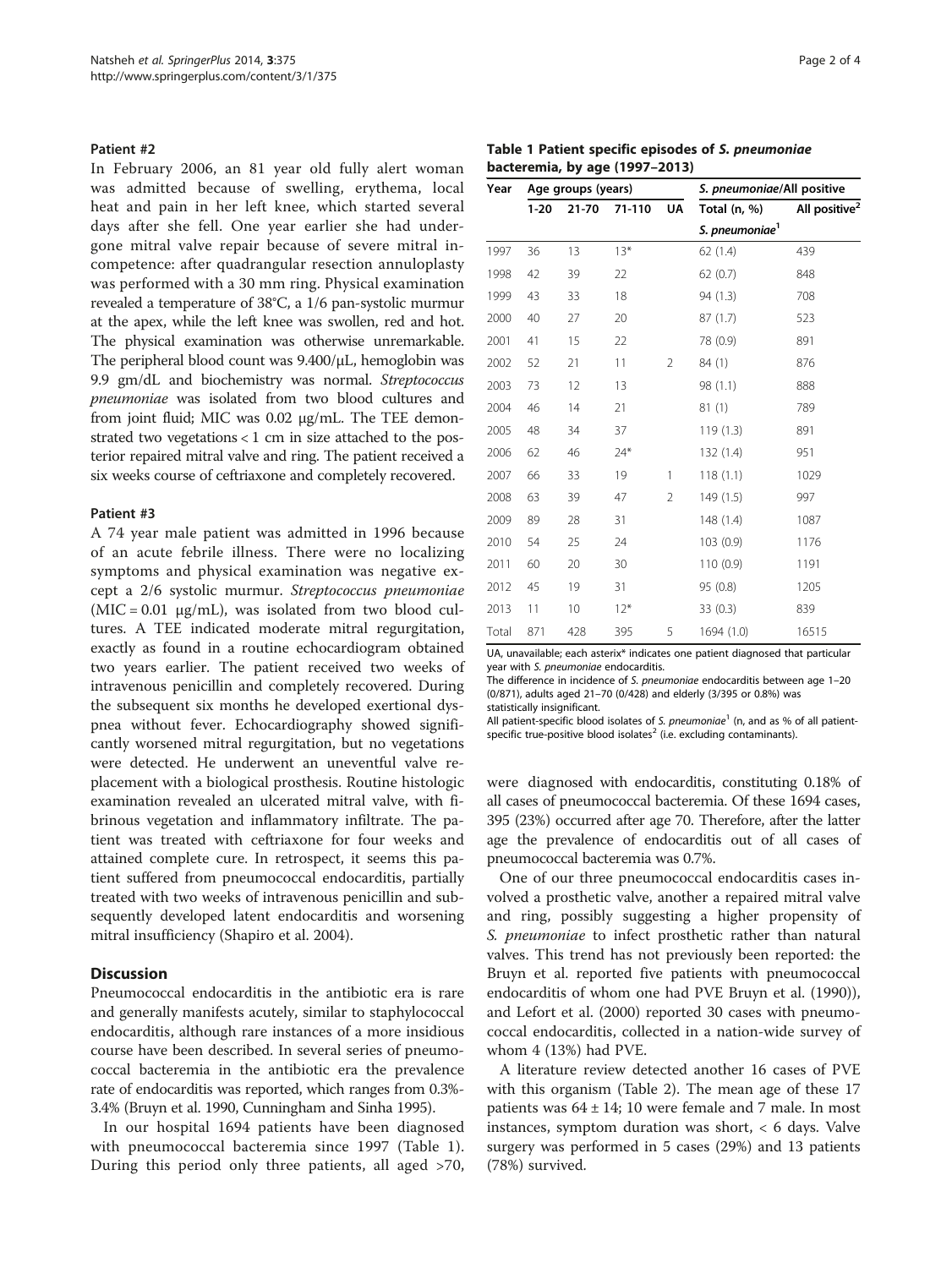| No, [ref]                      | Year | Sex, age | Valve           | <b>PMH</b>    | Days of symptoms | Source of infection      | Diagnostic method  | Valve surgery | Outcome |
|--------------------------------|------|----------|-----------------|---------------|------------------|--------------------------|--------------------|---------------|---------|
| 1 [Killen et al. 1970]         | 1970 | M, 24    | Aortic          | <b>NA</b>     | 5                | <b>NA</b>                | <b>NA</b>          | Yes           | Died    |
| 2 [Killen 1970]                | 1970 | F, 51    | Tricuspid       | <b>NA</b>     | 3                | <b>NA</b>                | <b>NA</b>          | No            | Died    |
| 3 [Buyn 1990]                  | 1982 | F, 71    | Mitral          | CHF           | <b>NA</b>        | Lung                     | No vegetations     | No            | Cure    |
| 4 [Ugolini et al. 1986]        | 1986 | M, 50    | Aortic          | <b>DM</b>     | 5                | <b>Sinusitis</b>         | Clinical suspicion | <b>No</b>     | Cure    |
| 5 [Bruyn et al. 1990]          | 1990 | F, 71    | Mitral          | None          |                  | Lung                     | Clinical suspicion | <b>No</b>     | Cure    |
| 6 [Aguado et al. 1993]         | 1993 | M, 53    | Aortic          | <b>NA</b>     | <b>NA</b>        | Na                       | <b>NA</b>          | Yes           | Cure    |
| 7 [Aquado et al. 1993, 1993]   | 1993 | F, 74    | Mitral          | None          |                  | Dental procedure         | TEE                | <b>No</b>     | Cure    |
| 8 [Cunningham and Sinha 1995]  | 1994 | M, 63    | Aortic + mitral | Previous IE   | 14               | $\overline{\phantom{0}}$ | Clinical suspicion | No            | Cure    |
| 9 [Lefort 2000]                | 1994 | F, 80    | Aortic + mitral | Alcoholism DM | 30               | Unknown                  | TEE                | Yes           | Cure    |
| 10 [Lefort et al. 2000]        | 1994 | F, 79    | Aortic + mitral | None          | <b>NA</b>        | Lung                     | No vegetation      | No            | Cure    |
| 11 [Lefort et al. 2000]        | 1995 | M, 73    | Aortic          | None          | 21               | Lung                     | TEE                | Yes           | Died    |
| 12 [Cunningham and Sinha 1995] | 1995 | M, 63    | Mitral          | None          | 7                | <b>Unknown</b>           | Clinical suspicion | <b>No</b>     | Cure    |
| 13 [Lefort et al. 2000]        | 1996 | M, 58    | Mitral          | Alcoholism    | 46               | Lung                     | TEE                | No            | Died    |
| 14 [Collazos et al. 1996]      | 1996 | F, 61    | Mitral          | None          | 6                | Unknown                  | <b>TEE</b>         | <b>No</b>     | Cure    |
| 15 [Claes et al. 2000]         | 1999 | F, 61    | Aortic + mitral | Atrial fib    | <b>NA</b>        | Lung                     | <b>TEE</b>         | Yes           | Cure    |
| 16 [O'Brien et al. 2011]       | 2011 | F, 63    | Aortic          | Previous IE   | $\sim$           |                          | Roth spots $+BCs$  | <b>No</b>     | Cure    |
| 17 Present patient #1          | 2013 | F, 80    | Mitral          | None          | <b>NA</b>        | Unknown                  | <b>TEE</b>         | <b>No</b>     | Cure    |

<span id="page-2-0"></span>Table 2 Reported patients with prosthetic valve endocarditis associated with Streptococcus pneumoniae

Atrial Fib, atrial fibrillation; BC, blood cultures; CHF, congestive heart failure; DM, diabetes mellitus; NA: data not available; PMH, past medical history; Present 1/2, Present 1/2, Present case 1/2; TEE, transesophageal infected mechanical or biological prosthetic valve. Patient no. 2 had endocarditis from both Staphylococcus aureus and Streptococcus pneumoniae.